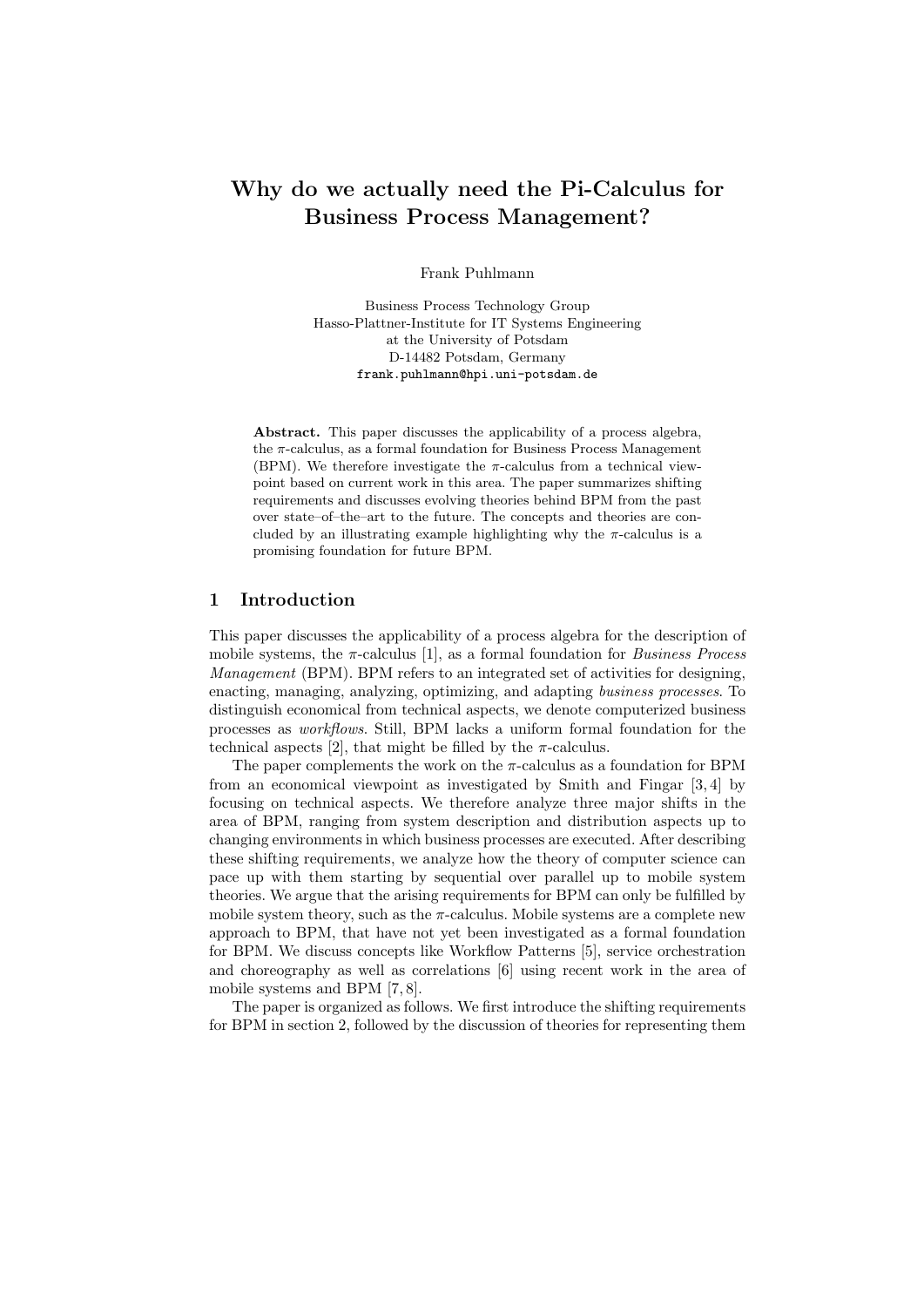

Fig. 1. Sample workflow in Workflow net notation [9].

in section 3. The paper continues with an example in section 4 and concludes in section 5.

# 2 Shifting Requirements

Today there is an emerging shift in the area of Business Process Management. People are used to state-based Workflow Management Systems (WfMS). In these, a workflow consists of several activities or tasks<sup>1</sup> guided by explicit control flow that defines the state the workflow is in [9]. The workflow itself often resembles some kind of office process that is enacted in a well defined and closed environment like the department of an enterprise. Structural change occurs seldom and can be handled in a pre-defined manner [10]. An example is given in figure 1.

However, things are changing to more flexible, distributed workflows. These "new" workflows still have a state and are guided by control flow constraints. But the "new state" is made up of events instead of documents in certain places. These events are consumed and produced by activities that have no static connections but event-connectors. Events are used as preconditions to trigger activities and produced as an outcome. Some activities are still executed in closed environments, but most are distributed as services over open environments like the internet. There is no absolute control of the workflow by a single engine, or by any engine, as activities are outsourced and fulfilled not by technical issues but rather by legal contracts. The event-based model allows the flexible integration of activities and sub-workflows into other workflows, wherever they are distributed, and however they are executed, as long as their interaction behavior is matching.

These sketched shifts in BPM bring up some very interesting questions regarding the formal, technical representation that will be discussed in detail now. Each subsection is concluded with a short paragraph summarizing the issues and deriving requirements for formalisms.

 $^{\rm 1}$  Although sometimes used differently, we use activity and task synonymous in this paper.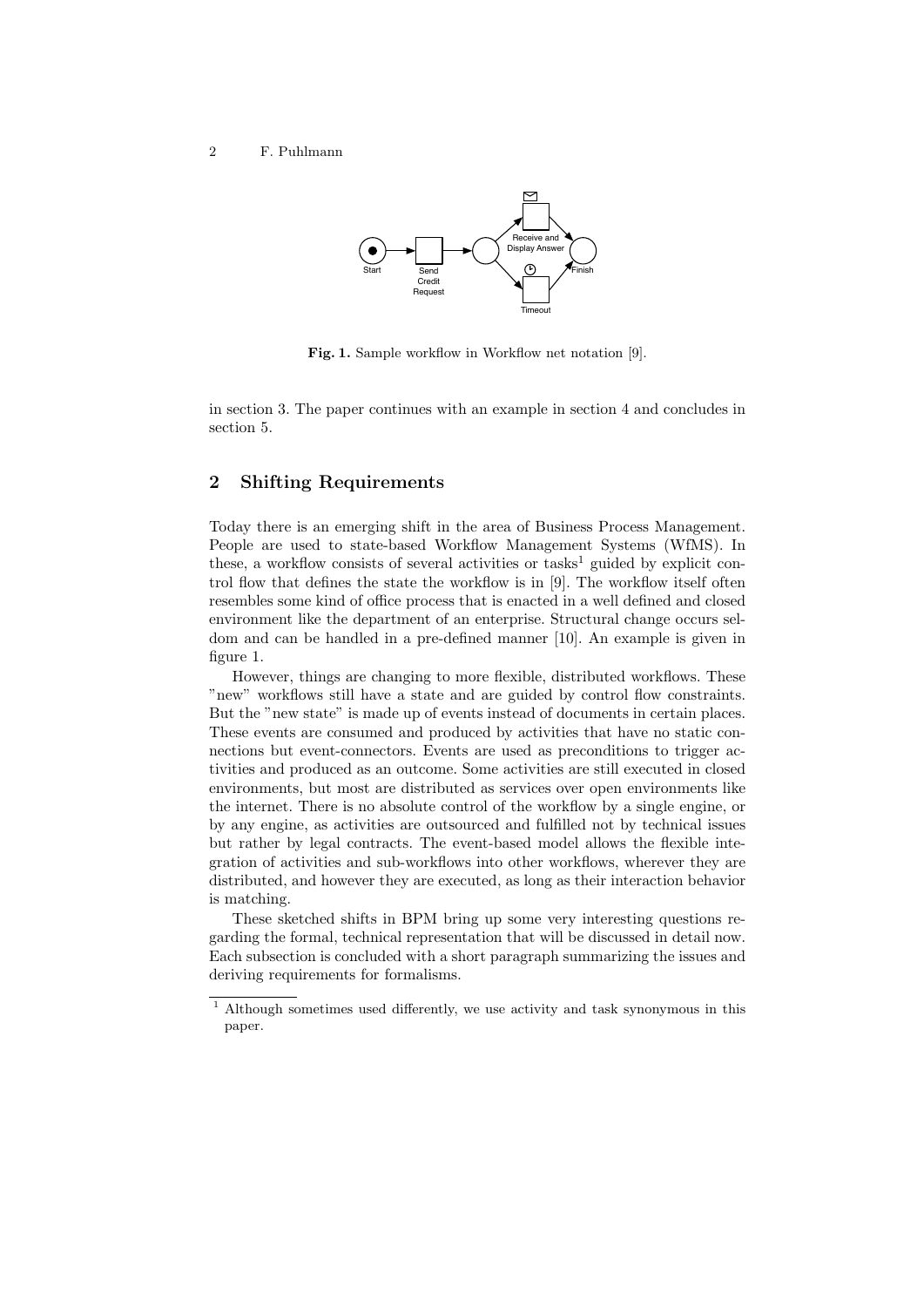

Fig. 2. An abstract process for interaction with the workflow shown in figure 1.

#### 2.1 From State to Message-based Systems

Traditional, academic workflow research focuses on state-based descriptions of workflow, e.g. Workflow nets [9]. However, as the term workflow broadens to inter-organizational workflow between companies, state-based process descriptions have come to their limitations. This is especially true within serviceoriented computing (SOC) containing orchestration and choreography as a realization for intra- and inter-organizational workflow [6].

To underpin these assumption, let's take a closer look at the example shown in figure 1. The simple workflow consists of a task that sends a credit request and afterwards waits for either the response or a timeout if no response has been received within a given timeframe. In traditional workflow systems, this process lives alone. Each task appears at the work list of some employee who finally executes it. The first task consists of writing and sending a letter. Afterwards, two exclusive tasks appear at the work list. If an answer is received by mail within the given timeframe, the answer is processed, whereas otherwise the timeout task is selected (which contains some fallback actions).

Future BPM incorporates the service-oriented computing paradigm, where now all tasks of the example are managed by computers. But what is required for this to take place? Of course, a corresponding process we can interact with. Let us assume this to be an abstract process, meaning that we only know the parts we can use for interaction, shown in figure 2.

We use clouds to denote the hidden parts of the corresponding process and call it a service. All we know about it is the interface description (receive a request, send response with the corresponding parameter format not shown in the visualization), as well as the interaction behavior (first receive a request, then send a response). To denote the interaction between our workflow and the service as a state-based description, we need to introduce additional states that describe incoming requests and outgoing responses. The result contains two Workflow nets which interact by shared places, shown in figure 3.

We want to stress that the complete system consists of two different workflows, executed by two different engines that use shared places for synchronization. There exists some theoretical work of how to extend the service without violating the interface behavior [11], as well as how to use state-based systems to formalize these kinds of workflows systems, e.g. [12, 13].

Message-based systems, in contrast, have no need for this artificial layer of virtual places to tie together workflow interactions. In practice, all state-based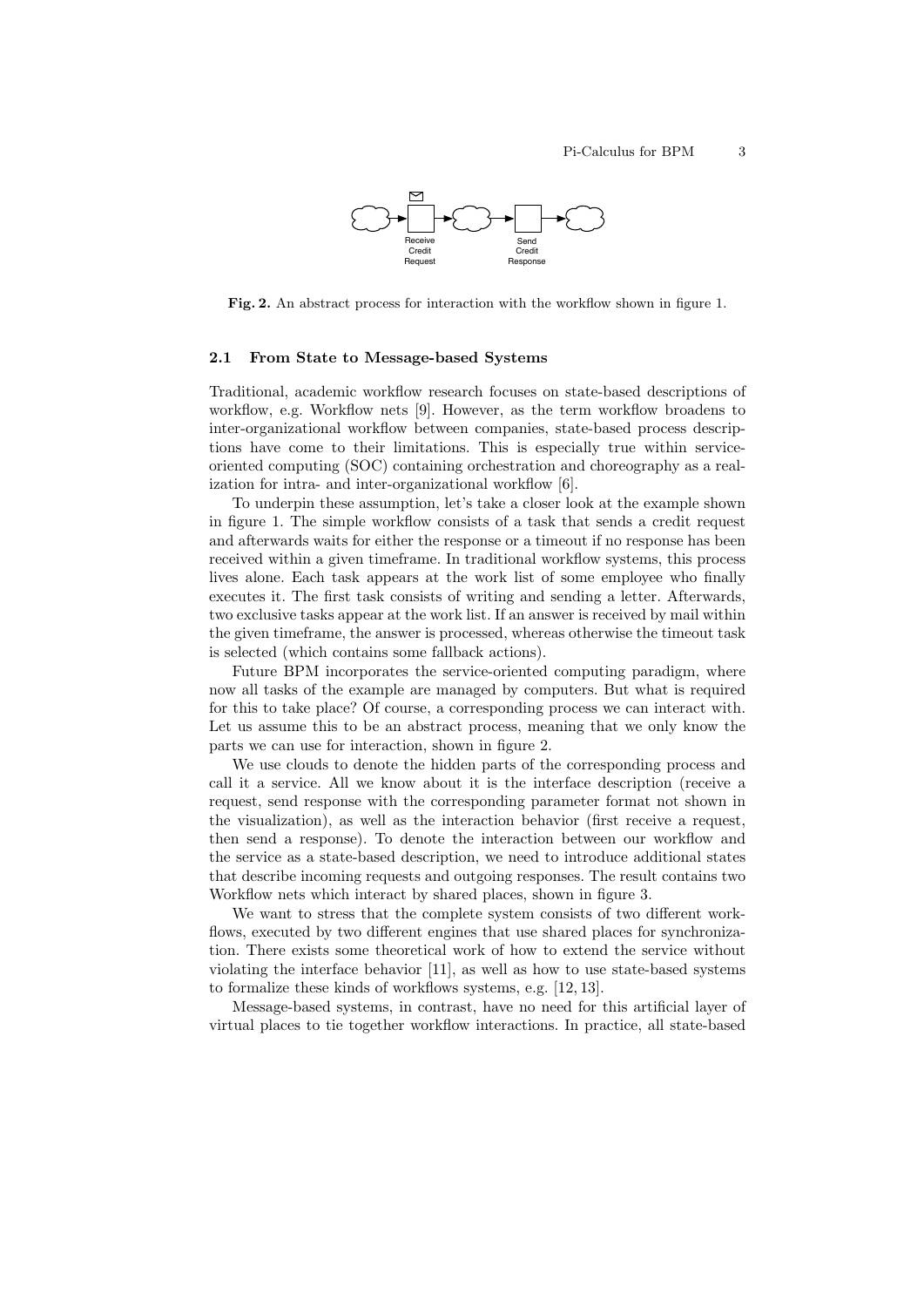

Fig. 3. State-based interaction between the workflows from figure 1 and 2.



Fig. 4. Message-based routing and interaction view of figure 3.

workflow engines rely on message exchange for synchronizing their workflows. The requests and responses of our sample workflow are actually messages that move around, i.e. a special kind of event. But why should we use formalisms relying on states and implementations based partly on states and partly on messages? What if we not only base the interaction between different workflows on messagess, but also the routing of the workflow itself?

The idea of routing workflows based on events or messages has been adapted from active database management systems [14]. Each task has preconditions that have to yield true to enable the task, and postconditions that hold after the task has been executed. An example is shown in figure 4.

All tasks are represented as circles with a short name inside (not to be confused with the states, or places of Workflow nets). The pre- and postconditions of the tasks are not shown in the figure, however the dependencies between are denoted by lines. Each line connects a postcondition of one task with the precondition of another one, where the precondition-end is marked with a filled circle.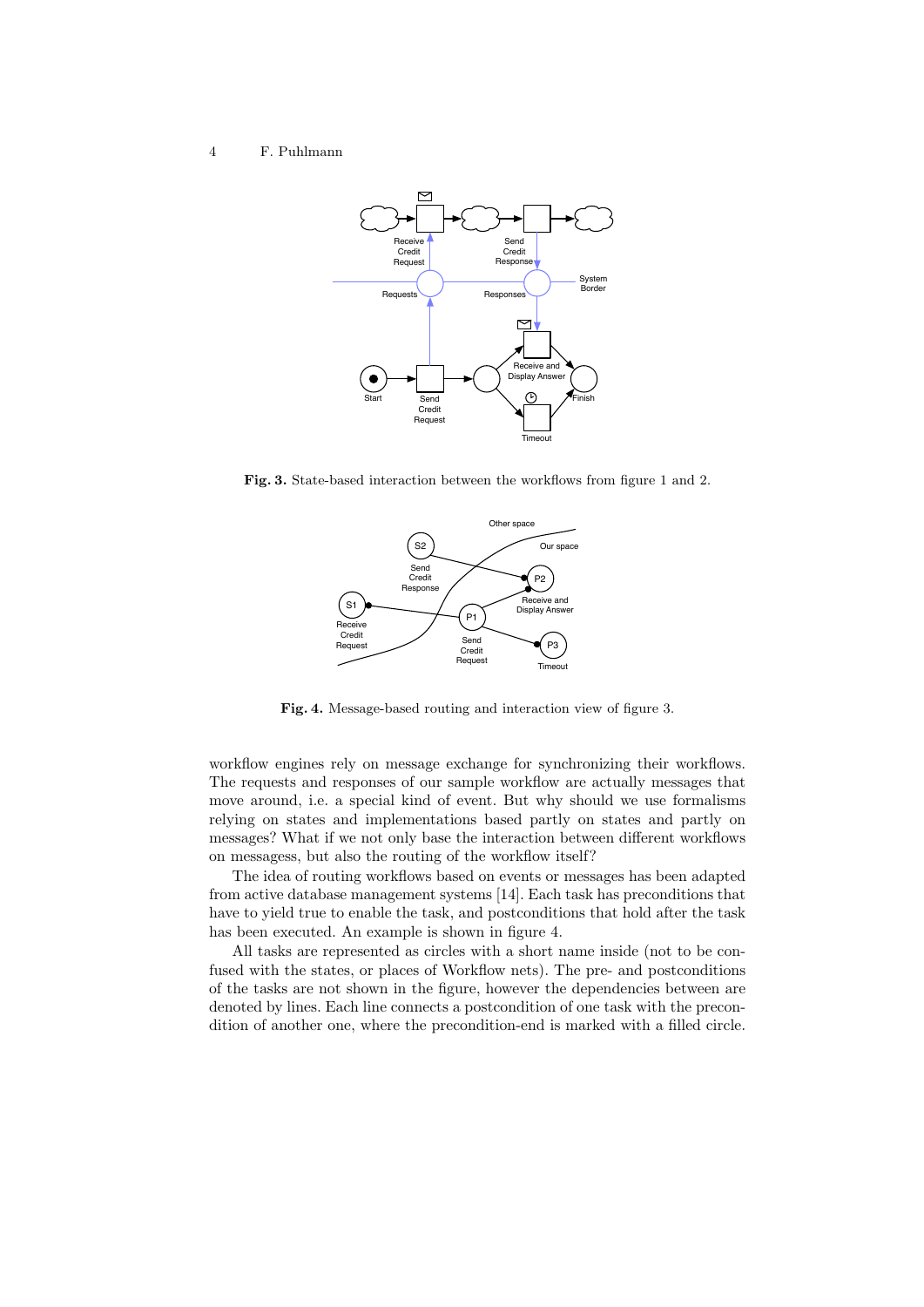We can detect dependencies between  $P1$  and  $S1$ ,  $P2$ ,  $P3$  as well as  $S2$  and  $P2$ . The tasks S1, P2, and P3 can only be activated after P1 has been executed, thus meaning the preconditions of  $S1$ ,  $P2$ , and  $P3$  depend on the postconditions of  $P1$ . The task  $S2$  has some preconditions linked to  $S1$  that are not known to us.

As a key result of the shift to message-based systems, we can denote intraas well as inter-organizational workflow in one message-based paradigm for implementation and formalization.

BPM Shift I: BPM shifts from state to message-based systems as the later supports intra- and inter-organizational workflows without a paradigm break between formalism and practical implementation.

New Requirement I: A formalism representing the first shift of BPM should be based on messages, or events, rather than states.

#### 2.2 From Central Engines to Distributed Services

As BPM Shift I is the foundation for the other shifts, figure 4 already denotes the next shift moving from central engines to distributed services. The messagebased paradigm described in the last section not only describes how tasks in a workflow can be routed and interaction between different workflows can be modeled but furthermore introduces a loose coupling between the tasks.

These loose coupling between different tasks allows for highly distributed systems. Instead of having a single engine controlling every aspect of a workflow, this knowledge is now spread across the parts of collaborating workflows. Distributed tasks, called services, wait for messages to arrive that trigger the activation and produce new messages to trigger other tasks. Of course, there are some distinctions to be made.

They start with different spaces in the environment for the distributed tasks to live in. In figure 4, this is denoted with Our Space and Other Space. Our space is usually something like an intranet, where we control things like access conditions, availability, implementation issues and so on. We make some of our services available to the outer world, acting as interaction points, without providing knowledge or access to our internal structures. Indeed, we are free to restructure our internals as wanted. Our workflow incorporates other tasks that are available in the other space, typically in other intranets or the internet. These other tasks are parts of systems such as ours, and represent interaction interfaces. However, we have only limited control over them, mostly by legal agreements. We cannot enforce their availability, functionality, or implementation. Still, we are free to drop them as interaction partners and bound to others. This high flexibility requires the shift from closed, central engines to open, distributed services for representing workflows.

BPM Shift II: BPM shifts from central engines to distributed systems as integration becomes a core BPM activity.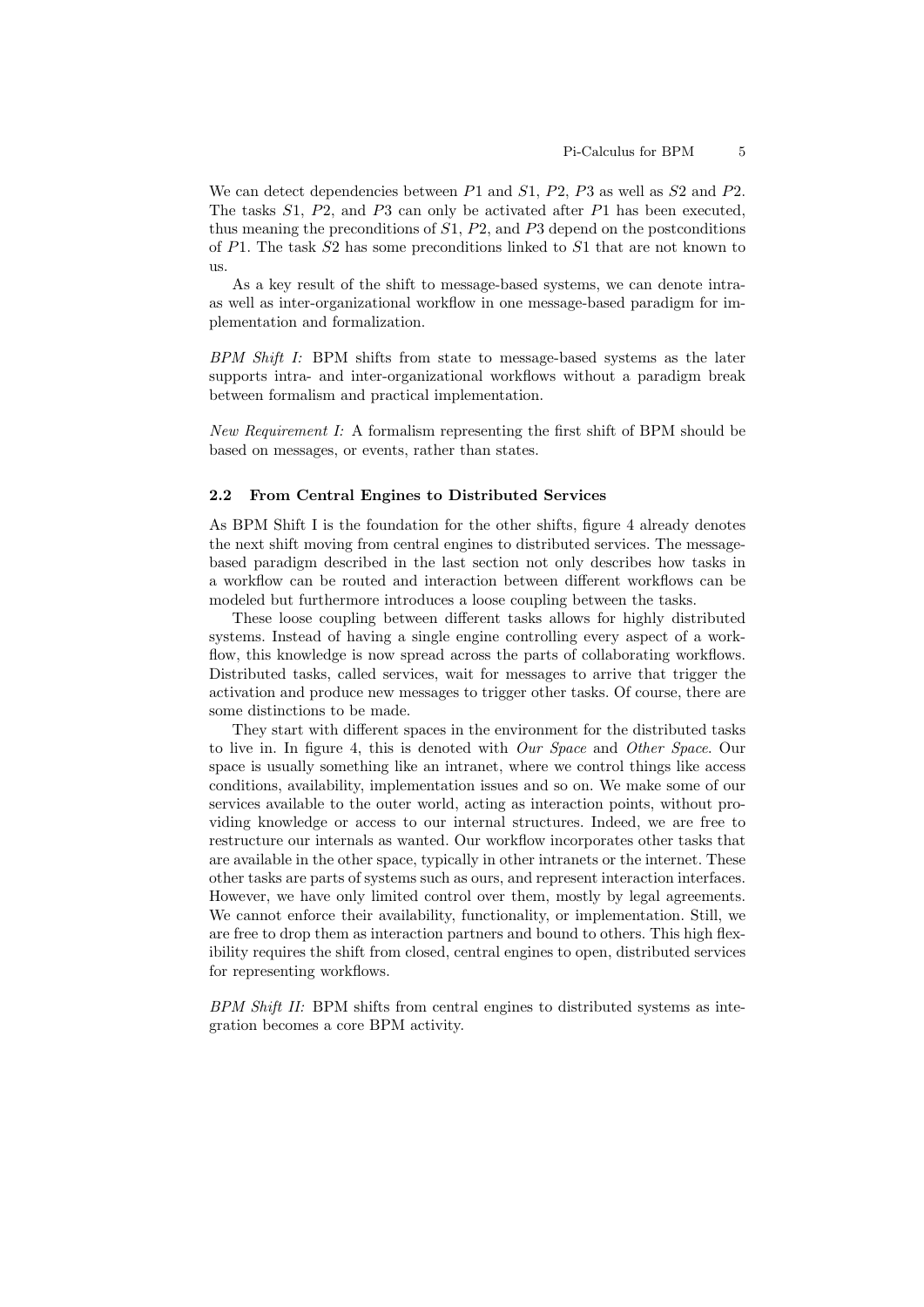New Requirement II: A formalism supporting the second shift of BPM should support advanced composition and visibility of its parts.

# 2.3 From Closed to Open Environments

In traditional workflow theory, the execution environments are quite static and foreseeable. We denote this kind of environment closed, as the level of external influences is rather low. However, with shifts from traditional departments and companies up to virtual organizations and agile, customer order-specific collaborations, the execution environment is shifting, too. This new kind of environment is called open and is represented by large intranets as well as the internet.

Closed environments are usually accessible, deterministic, quite static, and have a limited number of possible actions. Accessibility describes the level of knowledge we have about the execution environment regarding completeness, accuracy, and up-to-dateness of the information. In a single company or department we should be able to exactly capture this knowledge. If we expand the environment to the whole internet, there is much left in the dark that could be useful or crucial for our business, however we are simply unable to find and incorporate it.

Executing a task in an open environment is more uncertain then in a closed one. This is denoted as the determinism of the actions. In an open environment they are way more possibilities to foresee and handle. However, if the environment is complex enough, as e.g. the internet, we can not enforce everything.

While closed environments are quite static, open environments tend to be constantly changing in large parts, regardless of our actions. Interaction partners appear, disappear, are prevented, or something else happens that we have to take into account for our business to run.

Furthermore, the number of interaction partners that can be invoked to perform a certain task is rising fast as the environment opens to the world. So our decision making process of whom we incorporate into our business is getting more complex.

BPM Shift III: BPM shifts from closed to open environments as the application area is extended from internal office workflows to agile collaborations in open networks like the internet.

New Requirement III: A formalism taking the third shift into account should support dynamic process structures that can support change.

# 3 Evolving Theories

This section evaluates how we can cope with the shifting requirements from a theoretical viewpoint. The theories behind computer science have evolved in several steps, starting from theories describing sequential over parallel up to mobile systems. Reasons why a theoretical foundation for BPM is required are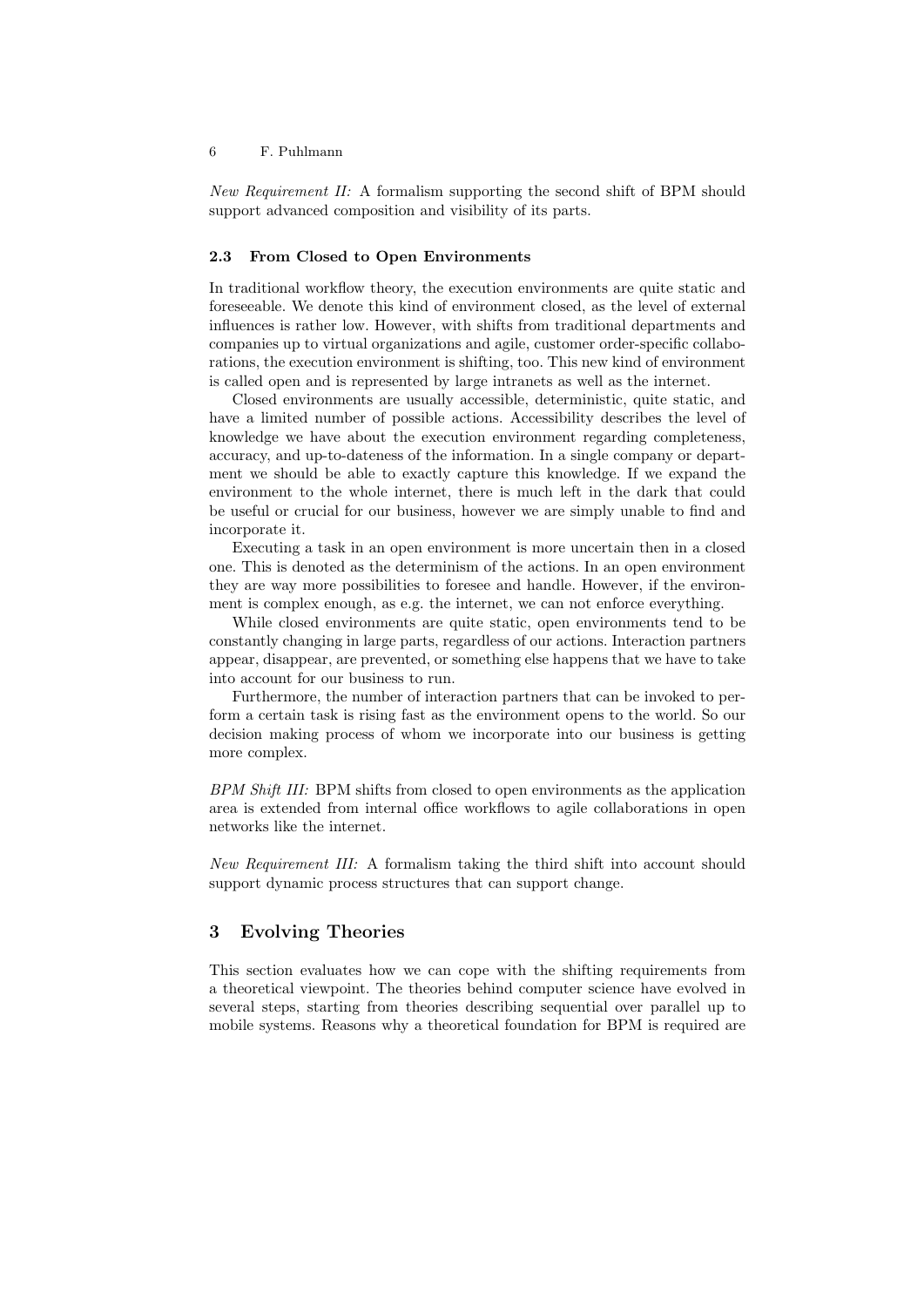

(c) Mobile System.

Fig. 5. Theories for describing BPM systems.

manifold. Well known reasons include the unambiguity of formal models as well as the possibility for analysis. A detailed discussion can be found in [2].

Sequential systems are described in the  $\lambda$ -calculus by Alonzo Church and Stephen Cole Kleene as well as Turing machines from Alan Turing. Both theories have been developed in the 1930s. The science evolved to the description of parallel systems by the use of Petri nets, developed by Carl Adam Petri in the 1960s. Another thirty years later, at around 1990, a theory of mobile systems, called the  $\pi$ -calculus, has been developed by Robin Milner, Joachim Parrow, and David Walker. Sequential systems are based on the concept of executing one step after the other. Parallel systems as represented by Petri nets explicitly describe static structures for concurrently executed steps. Mobile systems are made up of parallel components which communicate and change their structure – thereby overcoming the limitations of static structures.

The following subsections discuss each of these theories regarding to the shifting BPM requirements.

#### 3.1 Sequential Systems

Sequential systems can be formally described by the  $\lambda$ -calculus [15] as well as Turing machines [16]. The  $\lambda$ -calculus is a formal system designed to investigate the definition of functions, which are used for sequential computing. It brought the ideas of recursion and the precise definition of a computable function into discussion even before the first computers have been constructed. In the view of computer science, the λ-calculus can be seen as the smallest universal programming language as any computable function can be expressed and evaluated using this formalism. A different approach, computational equal to the  $\lambda$ -calculus, are Turing machines that form the foundation for imperative programming languages. Both, the λ-calculus as well as Turing machines, can be used to represent business processes at a very low level of abstraction, already making concepts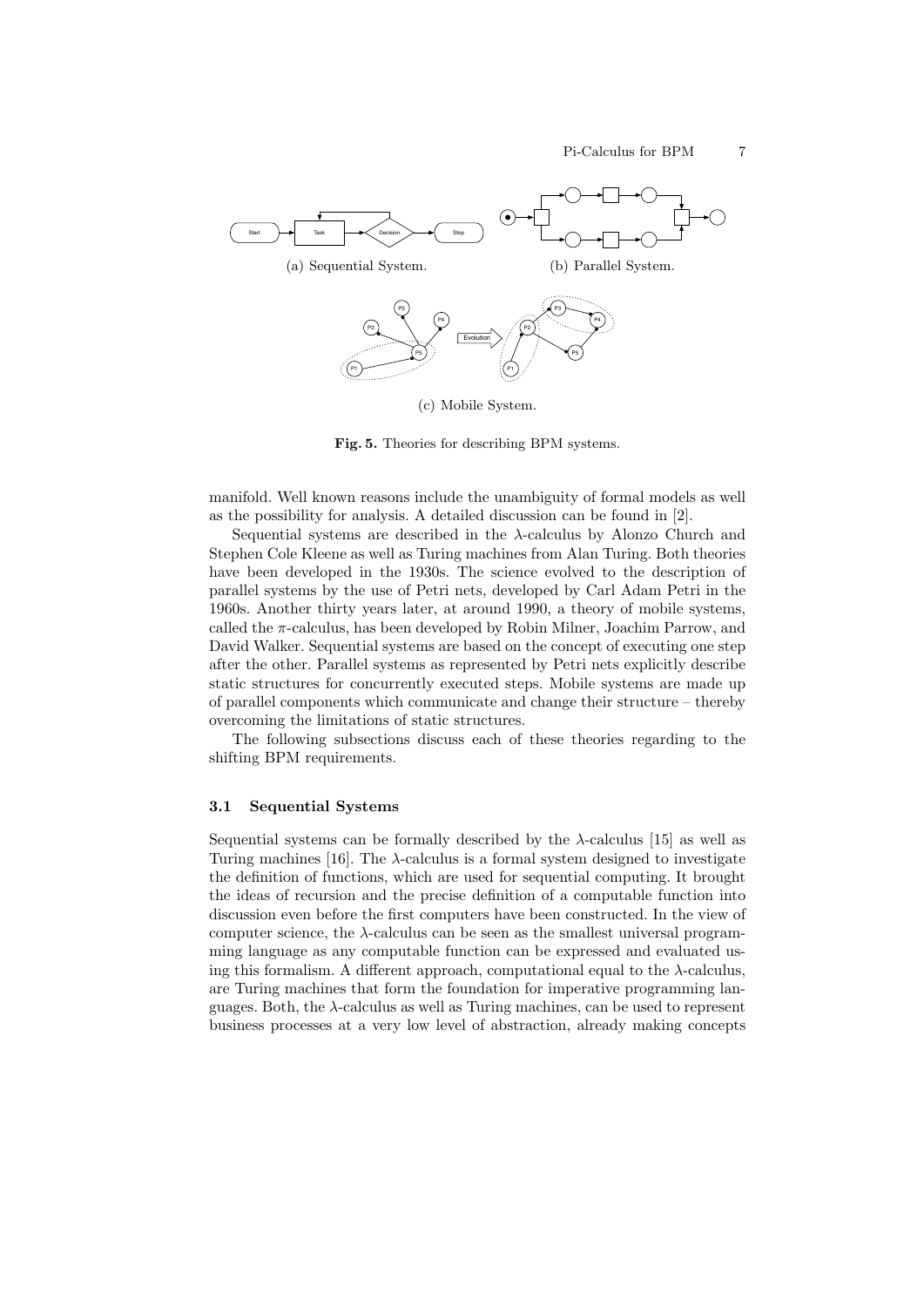like parallelism a complexity overwhelm. A typical representation of a sequential system are flow-charts, represented in figure  $5(a)$ .

BPM and Sequential Systems. Sequential systems are widely used for everyday BPM implementations. They can be used to model messages, distribution, as well as dynamic process structures at a very low level of abstraction. However, the low abstraction of their respective formalisms make them complexity overwhelming as a theoretical foundation for modeling and reasoning about business processes.

#### 3.2 Parallel Systems

While the  $\lambda$ -calculus formed the foundation for many computer science related topics like programming languages, the description of workflows required a different approach. In a typical workflow tasks are not only executed in sequential order, furthermore tasks are executed in parallel by different employees to speed up the processing. These different  $-$  then again sequential  $-$  processing paths have to be created and joined at some points in the business process. Even further, parallel processing tasks could depend on each other. The optimization of business processes usually adds parallelism and dependencies as this is an effective way to reduce the throughput time.

These kinds of parallel processes are hard to describe in terms of the  $\lambda$ calculus. To overcome the limitations of sequential systems, an approach to represent parallel systems called Petri nets [17] has been adapted for workflow representation. Petri nets have a simple but yet powerful mathematical foundation as well as a strong visual representation. They use the concept of an explicit state representation for parallel systems. Each Petri net is always in a precisely defined state denoted by the distribution of tokens over places contained in the net. The state of the system could then be changed by firing transitions which relocate the token distribution over the places. Petri nets have been adapted by many systems that are used in the business process management domain to describe business processes [18, 19]. A Petri net, as a typical representation of a parallel system, is shown in figure 5(b).

Beside the advantages of Petri nets for the business process management domain, that include strong visualization capabilities, mathematical foundations, as well as their main purpose, the description of parallel systems, Petri nets also have some drawbacks. The main drawbacks are the static structure of the nets (that do not support dynamic process structures) as well as the missing capabilities for advanced composition as for instance recursion. Of course, Petri have been extended with support for dynamic structure, like self modifying Petri nets [20], recursion [21], and objects [22]. However, these enhancements also complicate the theory of the nets and thus have reached restricted usage only. A broad research on the capabilities of Petri nets regarding common patterns of behavior found in business processes showed that they fulfill basic tasks like splitting and merging process paths easily, while they fail at advanced patterns like multiple instances of a task with dynamic boundaries [5]. Whereas there exist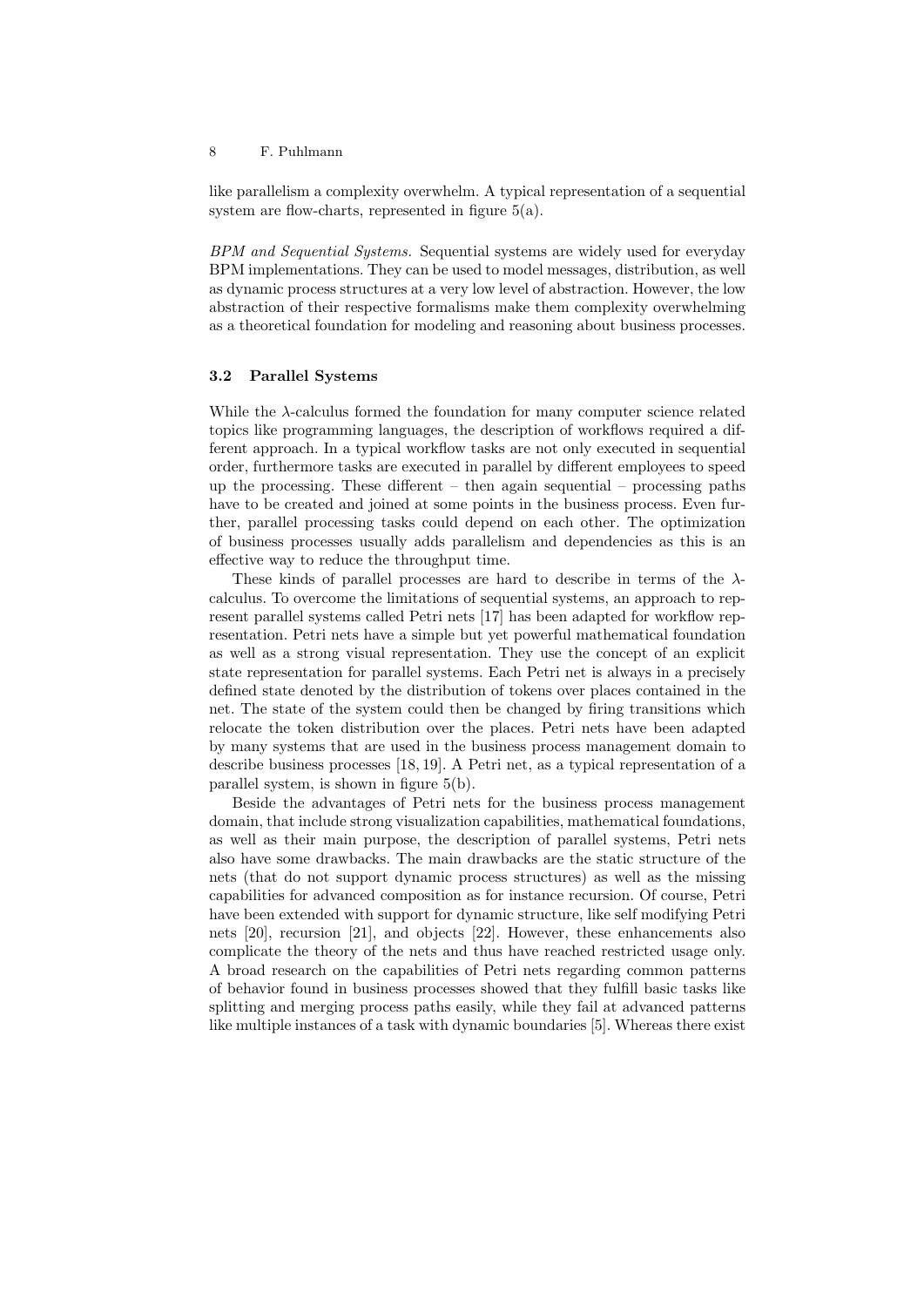approaches to overcome some or all of the limitations regarding the behavior [9, 23], the static structure and limited composition of Petri nets remains.

BPM and Parallel Systems. Parallel systems, i.e. Petri nets, are quite common in modeling workflows at a rather high abstraction level. They allow a formalized reasoning on things like deadlocks, livelocks, or optimization issues. However, they fail to deliver a robust foundation even for common workflow patterns [23], as well as supporting dynamic process structures. Distribution and messages required for BPM systems are partly possible, but add more complexity without directly supporting the underlaying concepts.

#### 3.3 Mobile Systems

To overcome the limitations of Petri nets, which are not only concerning the BPM domain, theories of mobile systems have been developed. Thereby a mobile system is made up of entities that move in a certain space. The space consists of processes, and the entities that move are either links between the processes (link passing mobility) or the processes themselves (process passing mobility).

A theory for mobile systems, the  $\pi$ -calculus, overcomes the limitations of Petri nets regarding the static structure and limited composition capabilities at the cost of a more complex representation. The  $\pi$ -calculus represents mobility by directly expressing movements of links in an abstract space of linked processes (i.e. link passing mobility). Practical examples are hypertext links that can be created, passed around, and disappear. The  $\pi$ -calculus does not, however, support another kind of mobility that represents the movement of processes. An example is code that is sent across a network and executed at its destination.

The  $\pi$ -calculus uses the concept of *names* with a certain scope for interaction between different parallel processes. Names are a collective term for concepts like channels, links, pointers, and so on. As the mobile system evolves, names are communicated between processes and extrude or intrude their scope regarding to certain processes. As the synchronization between processes is based on interaction and received names are also used as communication channels, the link structure is changed dynamically all the time the mobile system evolves. An example is shown in figure  $5(c)$ . The processes are denoted as circles, whereas the links between are lines. A dot at a line end represents a process that is receiving messages on this link, the scope (visibility) of a link is denoted with a dotted circle. As the link structure of mobile systems changes all the time the processes evolve, we can only draw snapshots of the current system configuration. This is denoted with the Evolution arrow in the figure.

BPM and Mobile Systems. Mobile Systems, i.e. the  $\pi$ -calculus, are recently discussed as foundations for BPM, see e.g. [3, 4, 24]. Standards like WS-CDL [25] or BPML [26] claim to be based on the  $\pi$ -calculus. Recent research has shown that the  $\pi$ -calculus is indeed able to easily implement all of the documented workflow patterns [7] as well as represent powerful service choreographies [8]. The  $\pi$ -calculus allows the direct representation of message-based systems, with the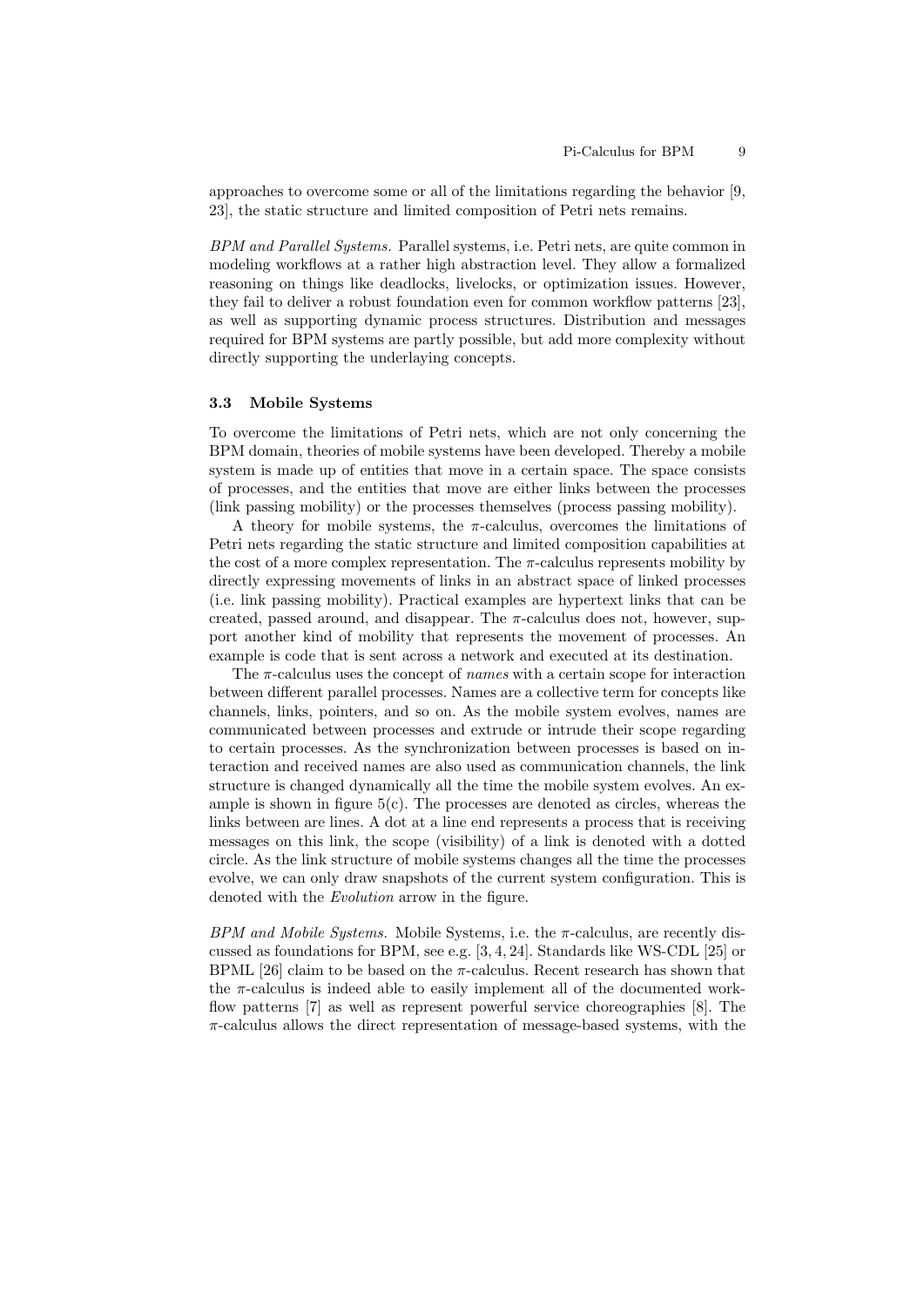

Fig. 6. A Workflow/Collaboration view in BPMN notation [27].

ability of distributing its components. Link mobility supports dynamic, evolving process structures within the core grammar of the calculus. It is already used to describe service correlations in WS-CDL, formally described in [8]. Together with a message-based representation, link mobility can also be used to dynamically include new behavioral as well as interaction patterns in running workflows.

# 4 Example

This section investigates the shifting requirements for BPM based on a practical example and discusses the pros and cons of different formalizations.

Figure 6 shows an internal workflow of a computer shop as well as its interaction with the (digital) environment. We use the Business Process Modeling Notation (BPMN), as it is the only standard notation supporting orchestration as well as choreography [27].

The computer shop offers the advantage of financing a computer purchase with the lowest possible interest for a certain customer as well as calculating realtime prices for the components. For the first advantage, the shop incorporates an external credit broker service. The services mediates loans up to  $\epsilon$ 5000 based on the personal data of the customer. After finding the lowest customer specific interest, the offering bank is informed to send a binding credit offer to the computer shop. The second advantage is given by incorporating a wholesaler marketplace that searches for the lowest available component prices.

The example in figure 6 contains the internal workflow for processing a request from a customer. This results in an offer containing a loan offer with the specific conditions. As the credit processing takes some time and is independent of a specific sum up to  $\epsilon$ 5000, it is the first task in the internal workflow. Technically, it is an asynchronous service invocation, containing a correlation to the workflow instance for the callback action of the bank. Afterwards, the customer request is further evaluated. If the customer selects a standard, pre-configured computer, the price is taken from an internal database. If the computer should be customized, the wholesaler marketplace is searched for the lowest available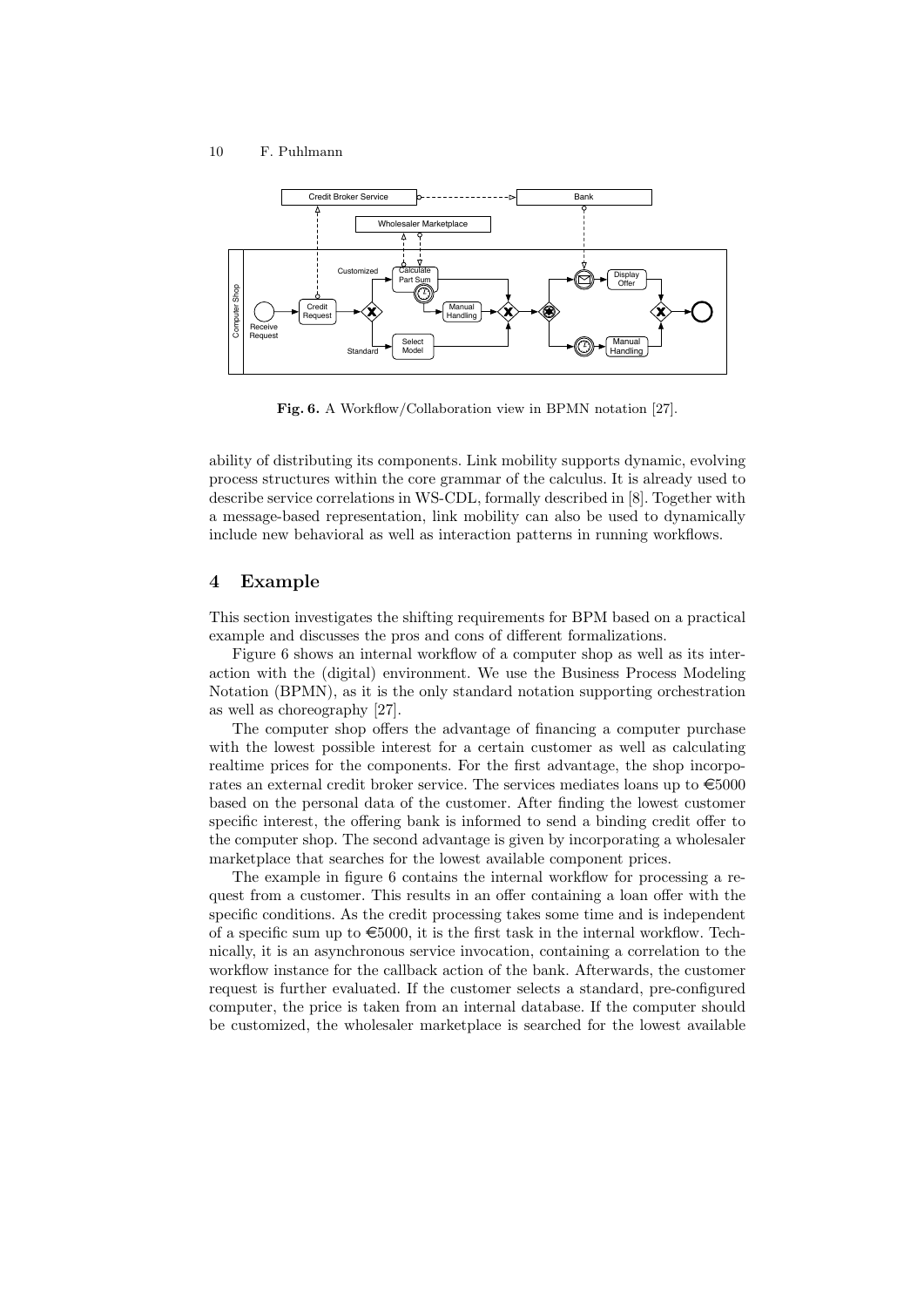prices. Technically, this is implemented by a synchronous service invocation. If this task did not finish within a given timeframe, the offer has to be handled manually. Afterward the workflow consists of a deferred choice pattern, modeled using an event-based BPMN gateway. If a response from a bank is received, the offer is displayed. Otherwise a manual handling is required.

The interesting questions in this example, from a theoretical as well as practical viewpoint, are then: How can we represent the internal workflow matching to the choreography? How do we ensure that the selected bank can call back exactly our instance of the workflow, while there are many banks for the credit broker service to choose from? Further problems, that are not discussed here, are later on for example: How do we interact with a bank maybe not known before? How can we incorporate the interaction pattern dynamically in our workflow (e.g. requesting a security, further information, etc.)?

For having a precise understanding of the processes described, the graphical notation, as well as possible assumptions, have to be formalized. The formalization can then be used to enact the workflow as well as allow reasoning about properties like soundness, interaction correctness, or non-functional properties. An extended example can for instance use a more complex interaction pattern for the wholesaler marketplace, including callback actions if a price drops below a limit, etc. Using interaction correctness criteria, it can be checked if the internal workflow matches the interaction behavior of the marketplace.

Sequential Systems. A formalization in sequential systems is very difficult. We have different interaction partners as well as complex workflow patterns. The resulting representation, e.g. Java, would be unusable for reasoning about the properties of the processes.

Parallel Systems. A formalization with Petri nets is partly possible. However, advanced workflow patterns, like the intermediate timeout at a certain task (called Event-based Rerouting [8]), are difficult to describe in Petri nets. Sophisticated aspects like the correlation of the credit broker request with a certain instance of the workflow are even harder, resulting in very complex nets. Taking into account that we have a large set of banks, wholesalers, etc. with static connections to our workflow makes distribution quite difficult. Adapting new interaction behavior for a certain bank into our workflow requires the definition of new nets. Thus, the static structure of the nets make distribution and adaption to a changing environment quite difficult.

Mobile Systems. Mobile systems are the most promising approach of formalizing processes based on the shifting requirements. They support message-based interaction that directly complies with the distributed nature of the example, as well as the dynamic integration of initially unknown participants, like the banks. They easily describe correlations in a formal manner, and are open for the integration of new processes, as they are not linked statically. Various types of reasoning have been developed for the  $\pi$ -calculus. For instance, weak open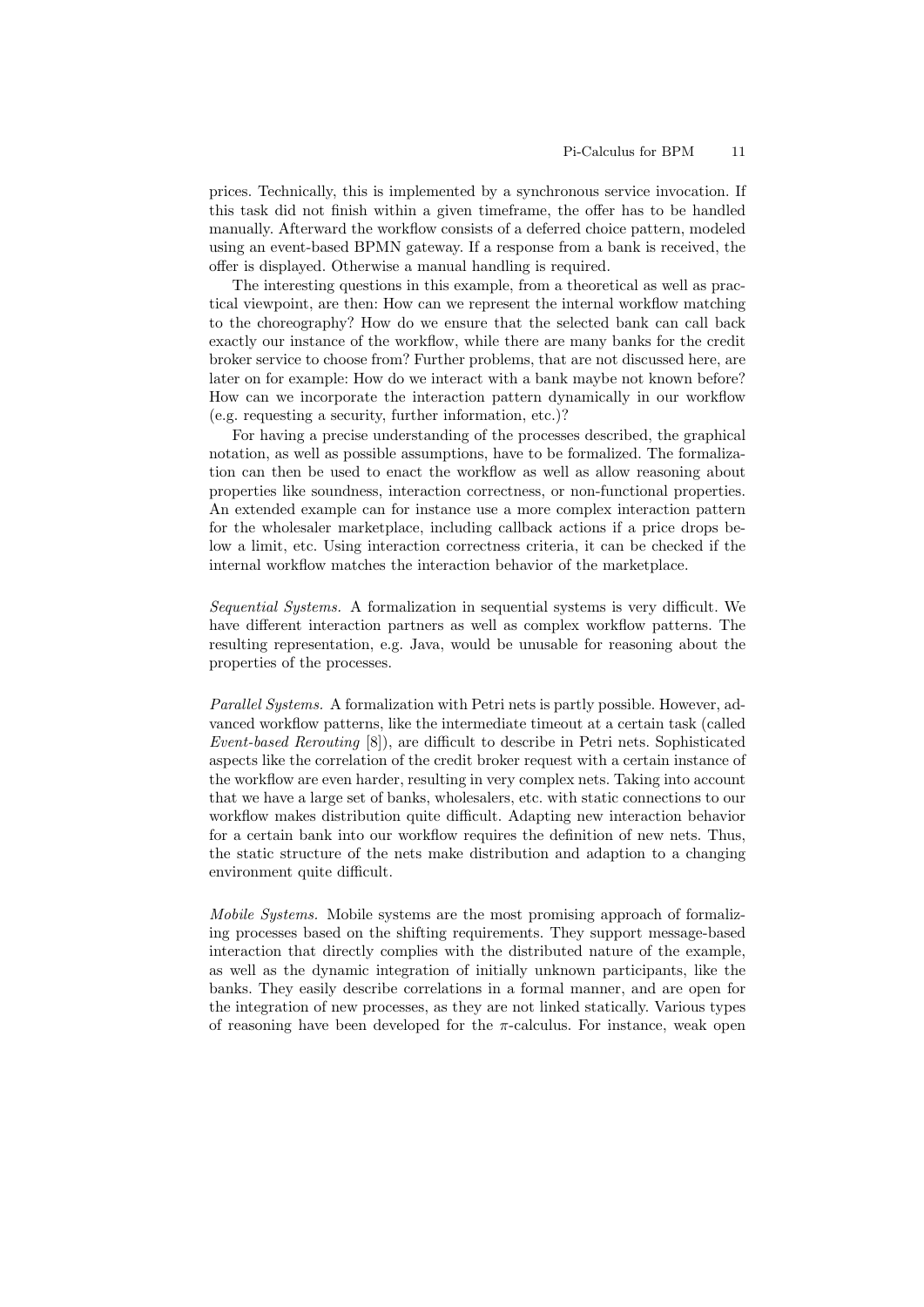bisimulation [28] allows for matching the interaction behavior of a process with another one. A complete formalization of the example can be found in [8].

# 5 Conclusion

This paper investigated why traditional formalisms for workflow, like Workflow nets, are not well suited for future BPM, as they do not match the shifting requirements of message-based, distributed, and dynamically adapting processes.

Recent results [7, 8] have shown that the  $\pi$ -calculus is well suited for modeling classical workflows, nowadays known as service orchestrations, as well as service choreographies that together form a core foundation of future BPM based on the shifting requirements. While recent standards like BPEL4WS [29], BPMN [27], or WS-CDL [25] tackle the problem from a practical side, a formal foundation for BPM is still missing. This paper revealed the strengths of mobile systems, i.e. the  $\pi$ -calculus, as a formal foundation for BPM.

Acknowledgments. The author would like to thank the members of the business process technology group at the Hasso-Plattner-Institute for their interesting discussions and challenging questions regarding the  $\pi$ -calculus and BPM.

# References

- 1. Milner, R., Parrow, J., Walker, D.: A Calculus of Mobile Processes, Part I/II. Information and Computation 100 (1992) 1–77
- 2. van der Aalst, W.M.P., ter Hofstede, A.H., Weske, M.: Business Process Management: A Survey. In van der Aalst, W.M.P., ter Hofstede, A.H., Weske, M., eds.: Proceedings of the 1st International Conference on Business Process Management, volume 2678 of LNCS, Berlin, Springer-Verlag (2003) 1–12
- 3. Smith, H., Fingar, P.: Business Process Management The Third Wave. Meghan-Kiffer Press, Tampa (2002)
- 4. Smith, H., Fingar, P.: Workflow is just a pi process. BPTrends (2004) http: //www.bpmi.org/downloads/LIB-2004-01-4.pdf (September 23, 2005).
- 5. van der Aalst, W.M.P., ter Hofstede, A.H.M., Kiepuszewski, B., Barros, A.: Workflow Patterns. Distributed and Parallel Databases  $14(1)$  (2003) 5–51
- 6. Havey, M.: Essential Business Process Modeling. O'Reilly, Cambridge (2005)
- 7. Puhlmann, F., Weske, M.: Using the Pi-Calculus for Formalizing Workflow Patterns. In van der Aalst, W., Benatallah, B., Casati, F., eds.: Proceedings of the 3rd International Conference on Business Process Management, volume 3649 of LNCS, Berlin, Springer-Verlag (2005) 153–168
- 8. Overdick, H., Puhlmann, F., Weske, M.: Towards a Formal Model for Agile Service Discovery and Integration. In Verma, K., Sheth, A., Zaremba, M., Bussler, C., eds.: Proceedings of the International Workshop on Dynamic Web Processes (DWP 2005). IBM technical report RC23822, Amsterdam (2005)
- 9. van der Aalst, W., van Hee, K.: Workflow Management. MIT Press (2002)
- 10. van der Aalst, W.M.P.: Exterminating the Dynamic Change Bug: A Concrete Approach to Support Workflow Change. Information System Frontiers 3(3) (2001) 297–317